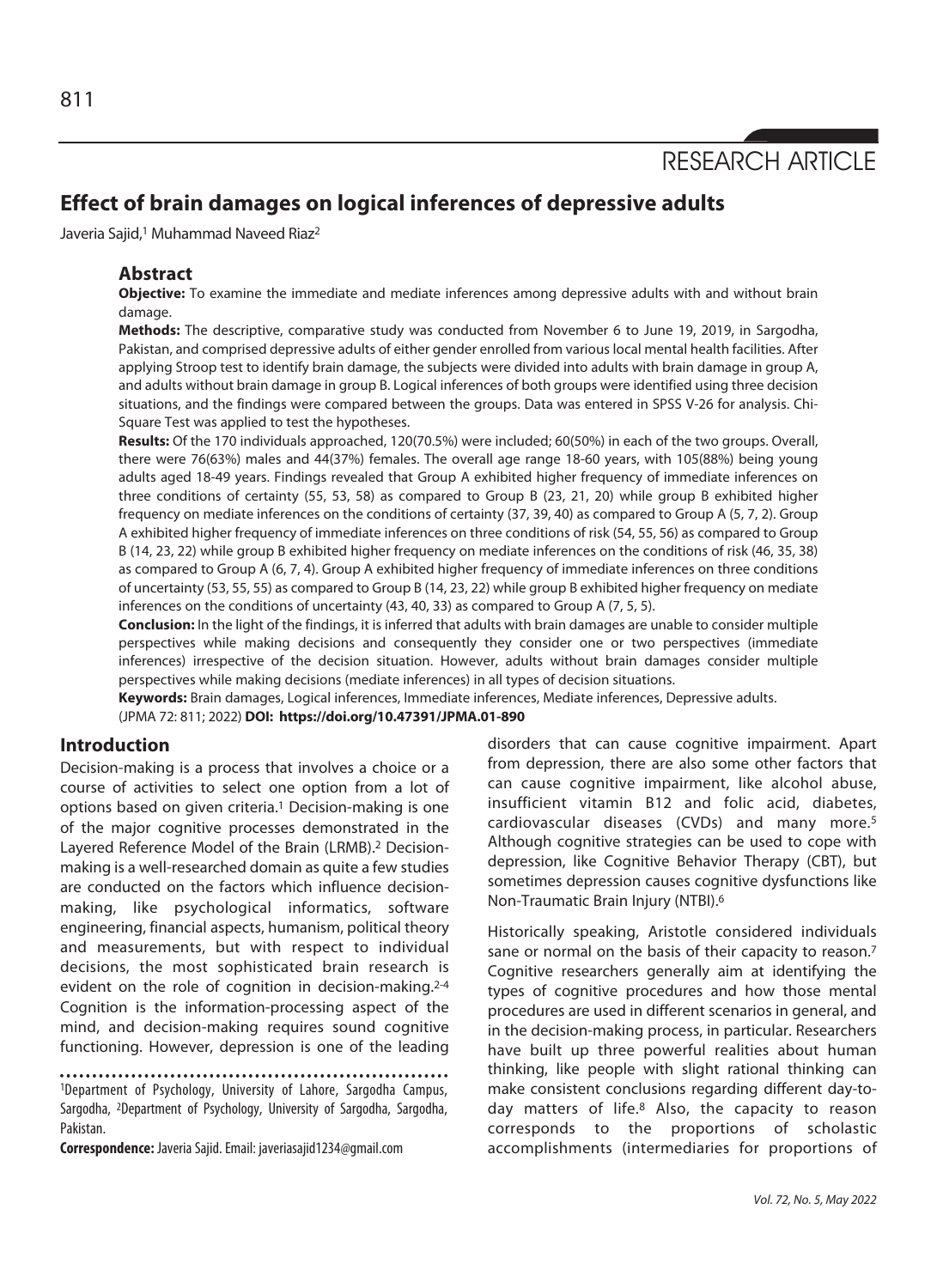knowledge).9 Third, practically a wide range of thinking, from two-dimensional (2D) spatial inductions<sup>10</sup> that help make superior choices and stem from superior functioning of the human cerebrum.

Keeping in view the dynamics of cognitive functioning, the easiest meaning of the judgment expresses that it is an intentional and non-arbitrary decision of one out of something like two choices, called immediate inferences, while decision-making is a procedure that includes different mental capacities, including different parts of memory, such as working memory, long-term memory or critical thinking abilities, and numerous other cognitive abilities involved in judgment and activity, which is together referred to as mediate inferences.11

Depression causes biochemical changes in the brain which lead to cognitive impairment or brain damage (BD) which impairs reasoning ability to draw logical inferences in daily-life scenarios. Moreover, it explains that individuals with BD are unable to consider the multiple perspectives, or mediate inference, in decisions and they usually restrict their choices to a single aspect, meaning immediate inference.12 BD involves problems in cognitive processing, brain dysfunctions and cognition impairment.

The current study was planned to examine the inferences of adults with and without BD. It was hypothesised that in the conditions of certainty, risk and uncertainty, depressive adults with BD are likely to make more immediate inferences compared to mediate inferences, and that depressive adults without BD are likely to make more mediate inferences compared to immediate inferences.

## **Subjects and Methods**

The descriptive-comparative study was conducted from November 6 to June 19, 2019, in Sargodha, Pakistan. The sample size was calculated on the basis of power analysis using G-power.13 The sample was raised using purposive sampling technique from among depressive adults of either gender aged 18-60 years under treatment for depression at Fountain House, Aleez Neuro-Psychiatric Centre and District Headquarter Hospital (DHQ) after permission from the respective administrations. A neuropsychiatrist facilitated the process. Adults with depressive symptoms along with other comorbid psychological problems and those having traumatic brain injuries (TBIs) were excluded.

After applying Stroop test<sup>14</sup> to identify brain damage, the subjects were divided into adults with BD in group A, and adults without BD in group B.

Among other assessment tools, the Stroop Colour-Word

Test<sup>13</sup> is a constructive and reliable tool in the field of psychology. The test is popular in research and clinical settings.<sup>15</sup> There are also some gender differences in Stroop performance.16 The age range for the test is 18-79 years, with two cut-off scores. The cut-off scores for those aged 18-49 years, the young adults, is 99 to discriminate normative  $(= / > 99)$ . For those aged 50 years and older, the middle adults, the cut-off score is 62 to discriminate normative or BD participants (61 or below) It is also reported that education has a positive correlation with the performance on Stroop test, and the test-retest reliability is 0.90, with no evidence of its validity.16

To assess independent variables, like intentions, attitudes and behaviours, Experimental Vignette Methodology (EVM) offers the subjects carefully constructed and realistic scenarios.17 In the past, it was the alternative method in survey research and in laboratory experiments in different disciplines.18

EVs are systematic combination of characteristics which are short and cautiously constructed description of individual, object, or situations.19 Vignettes are mostly in a text format.20 The aim of the vignette is to estimate the difference between the actual situations and assumed ones, in which the objects changed systematically in some way.19 The subjects are asked to visualise themselves in some situations and they have to tell what they will do in those hypothetical situations. Alternatively, vignettes have some advantages over survey research methodology, like being more realistic and concrete, and vignettes increase experimental pragmatism.17 They can assess different factors at the same time and avoid socially desirable responses of the subjects.18

In the present study, vignettes related to decision situations were developed. In order to assess the validity of the vignettes, a committee approach was adopted, and the experts selected 12 vignettes out of 20. The vignettes consisted of situations related to uncertainty, risk and certainty. These vignettes were presented to the participants and they were asked to choose either one option from perspective, course of action, and alternative, or more than one options for each vignette. Each situation had three different vignettes in order to avoid the impact of the diversity of the scenario within a decision situation. Each participant responded to 9 decision scenarios. The responses were compared between the groups.

# **Ethical Considerations**

Ethical principles of psychological research devised by American Psychological Association were followed in the present study. Firstly, the research proposal was reviewed by the Board of Studies (BoS) and its sub-committee (ERC).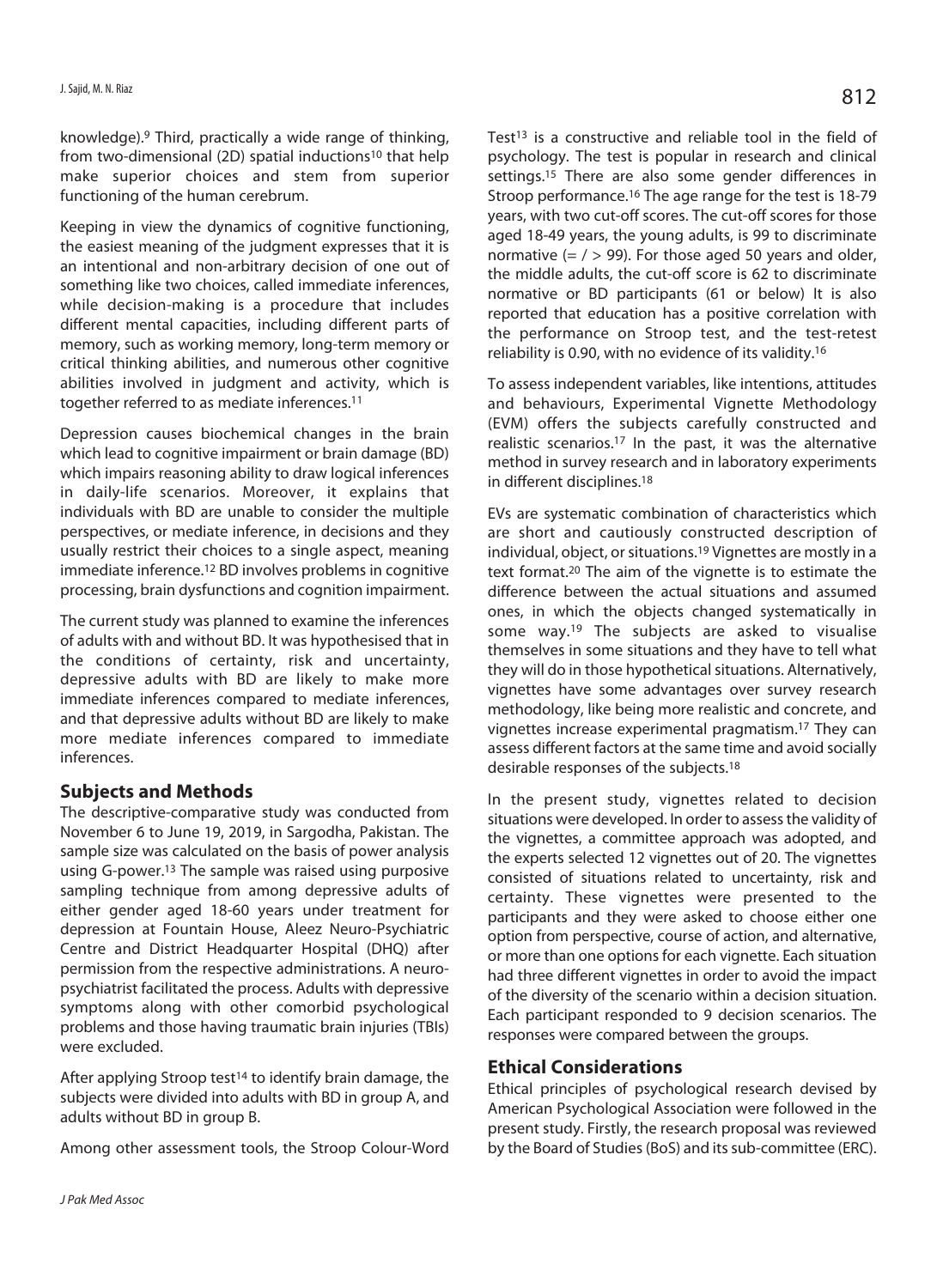After approval from ERC and BoS, the present study was reviewed and approved by Board of Advance Studies and Research (BASR) of the University of Lahore. Thus, along with BoS (ERC), BASR allowed to conduct this study after reviewing it on the basis of ethical codes of conduct. Secondly, the anonymity of the participants' identities was ensured by giving them option; either to disclose or not disclose their identities. Thirdly, the participants were ensured regarding the confidentiality of information and the data was kept under lock and key and not shared with any irrelevant person. Fourth, the participants were given the right to withdraw the information at any stage and they were requested to sign informed consent. Participants were informed (provided complete information about research) and they were asked to give their consent (willingness) on informed consent form for participation in research. Thus, informed consent was signed by all participants. Finally, the research was deception free as no deception tactic was used in the present study to collect information from participants.

# **Data Analysis**

Data were entered into SPSS-26. Frequencies and percentages of participants were computed. Chi-Square Test was applied to test the hypotheses. Phi-correlation was computed to study association between brain damages and logical inferences.

## **Results**

Of the 170 individuals approached, 120(70.5%) were included; 60(50%) in each of the two groups. Overall, there were 76(63%) males and 44(37%) females. The overall age range was 18-60 years, with 105(88%) being young adults aged 18-49 years (Table-1).

Chi-Square Test of Independent revealed significant association between brain damage and logical inferences on first condition of certainty,  $\chi^2$  (1, N = 120) = 37.59, p = .000,  $\Phi$  = .56. Group A exhibited higher frequency of immediate inferences on first condition of certainty (55) as compared to Group B (23) while group B exhibited higher frequency on mediate inferences (37) as compared to Group A (5). The value of  $\Phi$  was .56 (>.50) which

indicated medium effect size. Chi-Square Test of Independent revealed significant association between brain damages and logical inferences on second condition of certainty,  $\chi^2$  (1, N = 120) = 36.09, p = .000,  $\Phi$ = .55. Group A exhibited higher frequency of immediate inferences on second condition of certainty (53) as compared to Group B (21) while group B exhibited higher frequency on mediate inferences (39) as compared to Group A (7). The value of  $\Phi$  was .55 (>.50) which indicated medium effect size. Chi-Square Test of Independent revealed significant association between brain damages and logical inferences on third condition of certainty,  $\gamma^2$  $(1, N = 120) = 52.90$ ,  $p = .000$ ,  $\Phi = .65$ . Group A exhibited higher frequency of immediate inferences on third

**Table-1:** Demographic characteristics.

| <b>Variables</b>                             | n   | $\frac{1}{2}$  |
|----------------------------------------------|-----|----------------|
| <b>Adults in Terms of Brain Damages (BD)</b> |     |                |
| With BD                                      | 60  | 50             |
| <b>Without BD</b>                            | 60  | 50             |
| Gender                                       |     |                |
| Men                                          | 76  | 63             |
| Women                                        | 44  | 37             |
| Age                                          |     |                |
| <b>Young Adults</b>                          | 105 | 88             |
| <b>Middle Adults</b>                         | 15  | 13             |
| Literacy                                     |     |                |
| Literate                                     | 112 | 93             |
| <b>Illiterate</b>                            | 8   | $\overline{7}$ |
| <b>Birth Order</b>                           |     |                |
| <b>First Born</b>                            | 42  | 35             |
| Second Born                                  | 24  | 20             |
| <b>Last Born</b>                             | 27  | 22             |
| Only Child                                   | 10  | 8              |
| <b>Family System</b>                         |     |                |
| Nuclear                                      | 73  | 61             |
| Extended                                     | 47  | 39             |
| <b>Residential Origin</b>                    |     |                |
| Urban                                        | 72  | 60             |
| Rural                                        | 45  | 38             |
| <b>Marital Status</b>                        |     |                |
| Married                                      | 38  | 32             |
| <b>Unmarried</b>                             | 82  | 68             |

**Table-2:** Logical inferences of depressive adults with and without brain damage under the conditions of certainty.

|                                  | <b>Brain Damages</b>      |                             |                                |       |            |      |  |
|----------------------------------|---------------------------|-----------------------------|--------------------------------|-------|------------|------|--|
| <b>Conditions</b>                | <b>Logical Inferences</b> | <b>A-With Brain Damages</b> | <b>B-Without Brain Damages</b> | Total | $\gamma^2$ |      |  |
| <b>Certainty Condition One</b>   | Immediate Inference       | 55                          | 23                             | 78    | 37.59      | .000 |  |
|                                  | Mediate Inference         |                             | 37                             | 42    |            |      |  |
| <b>Certainty Condition Two</b>   | Immediate Inference       | 53                          | 21                             | 74    | 36.09      | .000 |  |
|                                  | Mediate Inference         |                             | 39                             | 46    |            |      |  |
| <b>Certainty Condition Three</b> | Immediate Inference       | 58                          | 20                             | 78    | 52.90      | .000 |  |
|                                  | Mediate Inference         |                             | 40                             | 42    |            |      |  |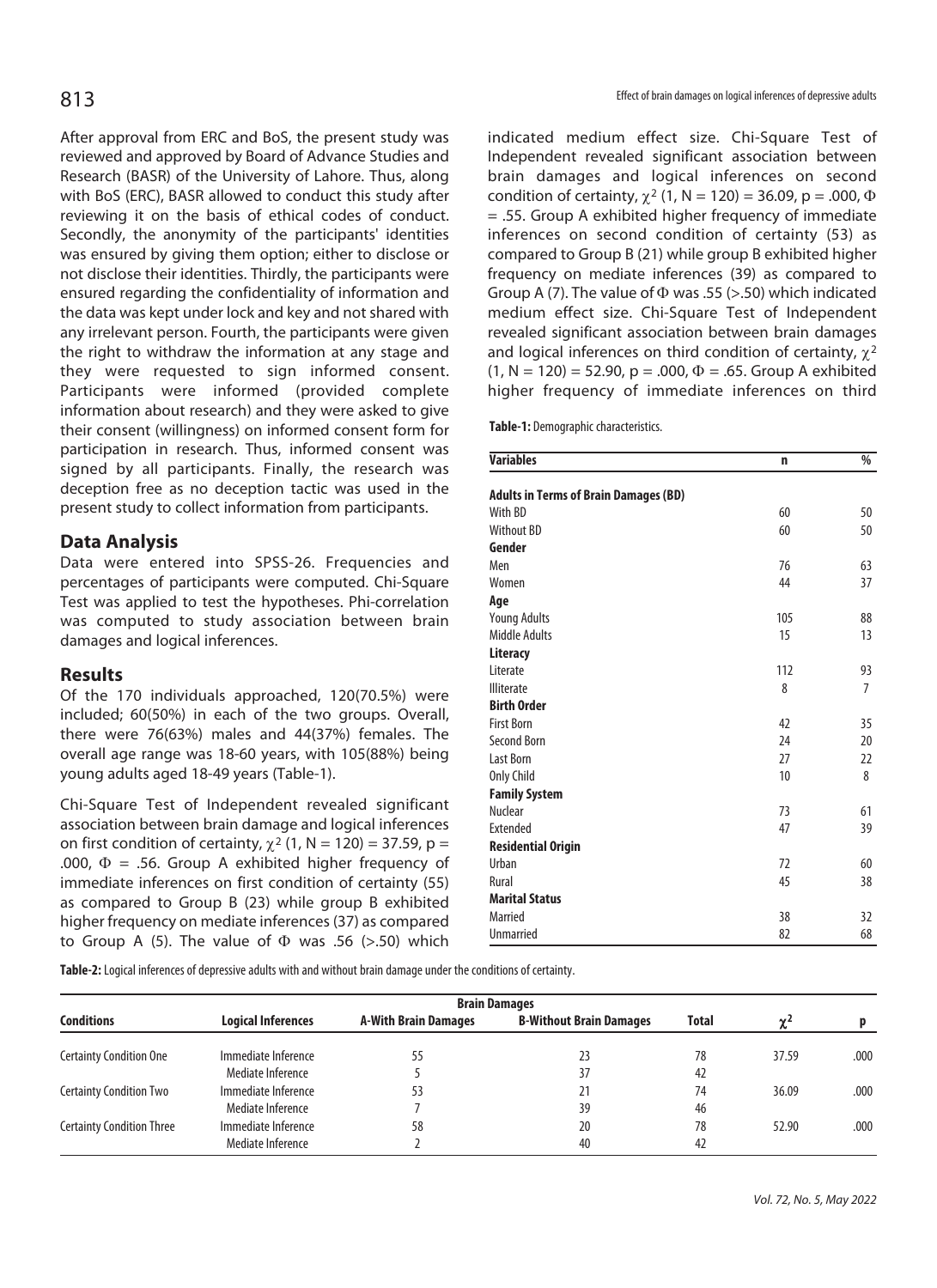| <b>Brain Damages</b>        |                           |                             |                                |              |                 |      |
|-----------------------------|---------------------------|-----------------------------|--------------------------------|--------------|-----------------|------|
| <b>Conditions</b>           | <b>Logical Inferences</b> | <b>A-With Brain Damages</b> | <b>B-Without Brain Damages</b> | <b>Total</b> | $\gamma^2$<br>v |      |
| <b>Risk Condition One</b>   | Immediate Inference       | 54                          | 14                             | 68           | 54.29           | .000 |
|                             | Mediate Inference         | b                           | 46                             | 52           |                 |      |
| <b>Risk Condition Two</b>   | Immediate Inference       | 55                          | 23                             | 78           | 37.50           | .000 |
|                             | Mediate Inference         |                             | 35                             | 42           |                 |      |
| <b>Risk Condition Three</b> | Immediate Inference       | 56                          | 22                             | 78           | 42.34           | .000 |
|                             | Mediate Inference         |                             | 38                             | 42           |                 |      |

**Table-3:** Logical inferences of depressive adults with and without brain damage under the conditions of risk.

**Table-4:** Logical inferences of depressive adults with and without brain damage under the conditions of uncertainty.

|                                    | <b>Brain Damages</b>      |                             |                                |              |            |      |
|------------------------------------|---------------------------|-----------------------------|--------------------------------|--------------|------------|------|
| <b>Conditions</b>                  | <b>Logical Inferences</b> | <b>A-With Brain Damages</b> | <b>B-Without Brain Damages</b> | <b>Total</b> | $\gamma^2$ |      |
| <b>Uncertainty Condition One</b>   | Immediate Inference       | 53                          | 17                             | 70           | 44.43      | .000 |
|                                    | Mediate Inference         |                             | 43                             | 50           |            |      |
| <b>Uncertainty Condition Two</b>   | Immediate Inference       | 55                          | 20                             | 75           | 43.55      | .000 |
|                                    | Mediate Inference         |                             | 40                             | 45           |            |      |
| <b>Uncertainty Condition Three</b> | Immediate Inference       | 55                          | 27                             | 82           | 30.19      | .000 |
|                                    | Mediate Inference         |                             | 33                             | 38           |            |      |

conditions of certainty (58) as compared to Group B (20) while group B exhibited higher frequency on mediate inferences (40) as compared to Group A (2). The value of  $\Phi$  was .65 (>.50) which indicated medium effect size. Thus, Group A exhibited higher frequency on immediate inferences under the three conditions of certainty compared to group B, while group B exhibited higher frequency on mediate inferences under the three conditions of certainty compared to group A (Table-2).

Chi-Square Test of Independent revealed significant association between brain damages and logical inferences on first condition of risk,  $\chi^2$  (1, N = 120) = 54.29,  $p = .000$ ,  $\Phi = .67$ . Group A exhibited higher frequency of immediate inferences on first condition of risk (54) as compared to Group B (14) while group B exhibited higher frequency on mediate inferences (46) as compared to Group A (6). The value of  $\Phi$  was .67 (>.50) which indicated medium effect size. Chi-Square Test of Independent revealed significant association between brain damages and logical inferences on second condition of risk,  $\chi^2$  (1, N  $= 120$ ) = 37.50, p = .000,  $\Phi = 0.55$ . Group A exhibited higher frequency of immediate inferences on second condition of risk (55) as compared to Group B (23) while group B exhibited higher frequency on mediate inferences (35) as compared to Group A (7). The value of  $\Phi$  was .55 (>.50) which indicated medium effect size. Chi-Square Test of Independent revealed significant association between brain damages and logical inferences on third condition of risk,  $\chi^2$  (1, N = 120) = 42.34, p = .000,  $\Phi$  = .59. Group A exhibited higher frequency of immediate inferences on

third conditions of risk (56) as compared to Group B (22) while group B exhibited higher frequency on mediate inferences (38) as compared to Group A (4). The value of  $\Phi$  was .59 (>.50) which indicated medium effect size. Thus, Group A exhibited higher frequency on immediate inferences under the three conditions of risk compared to group B, while group B exhibited higher frequency on mediate inferences under the three conditions of risk compared to group A (Table-3).

Chi-Square Test of Independent revealed significant association between brain damages and logical inferences on first condition of uncertainty,  $\chi^2$  (1, N = 120) = 44.43, p  $= .000$ ,  $\Phi = .60$ . Group A exhibited higher frequency of immediate inferences on first condition of uncertainty (53) as compared to Group B (17) while group B exhibited higher frequency on mediate inferences (43) as compared to Group A (7). The value of  $\Phi$  was .60 (>.50) which indicated medium effect size. Chi-Square Test of Independent revealed significant association between brain damages and logical inferences on second condition of uncertainty,  $\gamma^2$  (1, N = 120) = 43.55, p = .000,  $\Phi = .60$ . Group A exhibited higher frequency of immediate inferences on second condition of uncertainty (55) as compared to Group B (20) while group B exhibited higher frequency on mediate inferences (40) as compared to Group A (5). The value of  $\Phi$  was .60 (>.50) which indicated medium effect size. Chi-Square Test of Independent revealed significant association between brain damages and logical inferences on third condition of uncertainty,  $\chi^2$  $(1, N = 120) = 30.19$ ,  $p = .000$ ,  $\Phi = .50$ . Group A exhibited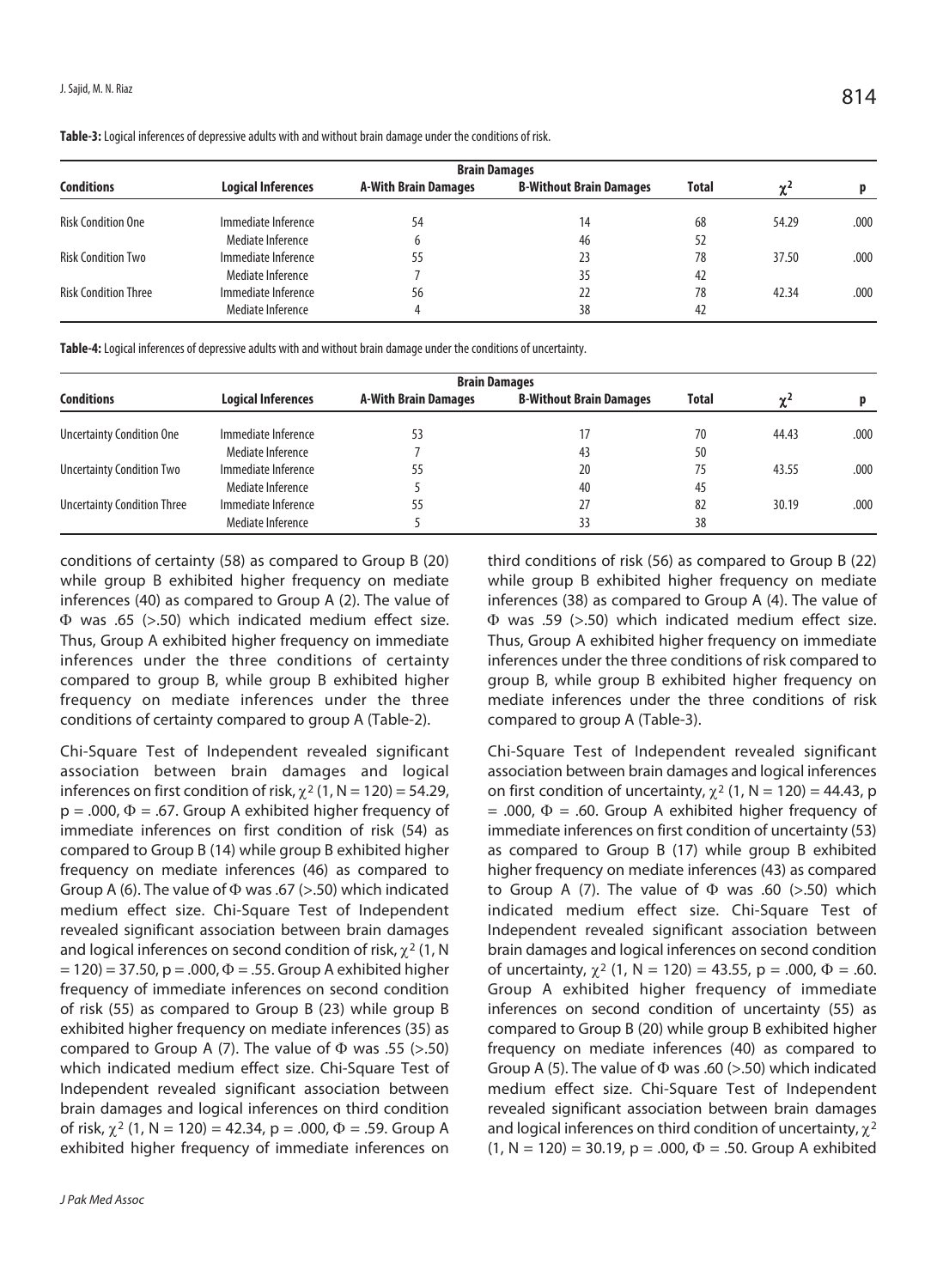higher frequency of immediate inferences on third conditions of uncertainty (55) as compared to Group B (27) while group B exhibited higher frequency on mediate inferences (33) as compared to Group A (5). The value of  $\Phi$ was .50 (=  $/$  >.50) which indicated medium effect size. Thus, Group A exhibited higher frequency on immediate inferences under the three conditions of uncertainty compared to group B, while group B exhibited higher frequency on mediate inferences under the three conditions of uncertainty compared to group A (Table-4).

# **Discussion**

Decision-making is an ancient art.21 Research is clear about the role of personal factors in decision-making.22 Researchers<sup>23</sup> in decision sciences agreed on the fact that decisions come from the superior brain functioning.22 Choices of the decision-makers stem from analytical ability and logical interpretation of all possible course of actions.24 In the same vein, the findings of the present study revealed that in all decision situations, like certainty, risk and uncertainty, adults with BD made more immediate inferences than mediate inferences, whereas adults without BD made more mediate inferences than immediate inferences. In the light of these findings, the hypotheses anticipating that depressive adults with BD are likely to make more immediate inferences compared to mediate inferences, and that depressive adults without BD are likely to make more mediate inferences compared to immediate inferences were supported by the findings of the present study. This indicates that BD limit adults' cognitive abilities to consider all possible perspectives of the decision. Therefore, such adults restrict their choices to the easily available option, or immediate inference.<sup>24</sup>

The current study sheds light on the fact that decisionmaking is superior cognitive ability which is an outcome of healthy brain functioning. In line with past research, the study confirmed that BD leads to cognitive and decisional impairment.25 The study was conducted on depressive adults with NTBI, which is a less researched area compared to adults with TBIs although NTBI lead to serious consequences.26

Depression and BD lead to impaired reasoning, poor problem-solving, impaired decision-making and faulty judgments.27,28 Decision-making impairment was found in the subjects with BD compared to adults without BD,29 confirming that brain functioning is crucial in determining the mediate or immediate inferences of adults. Decisions determine destiny. It is important to note that the brain functioning of individuals making important decisions should be adequately examined. Decisions can be separated into right and wrong decisions. Decision taken by adults ignoring most of the options mostly prove wrong.

The present study has limitations as it was conducted on the patients of depression only, while leaving out other psychological disorders. Secondly, it was limited to depressive patients having NTBI while leaving out TBIs. Finally, an experimental design could have led to more authentic results.

### **Conclusion**

Depressive adults with brain damage made immediate inferences whereas their counterparts without brain damage made mediate inferences in decision situations marked by certainty, risk and uncertainty.

**Disclaimer:** None.

**Conflict of Interest:** None.

**Source of Funding:** None.

#### **References**

- Wang Y, Ruhe G. The cognitive process of decision making. International Journal of Cognitive Informatics and Natural Intelligence 2003;18:7-17
- 2. Wang Y, Patel S, Patel D, Wang Y. A layered reference model of the brain. The Second IEEE International Conference on Cognitive Informatics, 2003.
- 3. Edwards W, Fasolo B. Decision technology. Ann Rev of Psychol 2001; 52: 581- 606.
- 4. Lipsey MW, Wilson DB. Practical meta-analysis. USA: SAGE publications, Inc. 2001.
- 5. Costafreda SG, Dinov ID, Tu Z, Shi Y, Liu CY, Kloszewska I, et al. Automated hippocampal shape analysis predicts the onset of dementia in mild cognitive impairment. Neuroimage 2011; 56: 212-9.
- 6. Gauthier S, Reisberg B, Zaudig M, Petersen RC, Ritchie K, Broich K, et al. Mild cognitive impairment. Lancet 2006; 367: 1262-70.
- 7. Bucciarelli M, Khemlani S, Johnson-Laird PN. The psychology of moral reasoning. Judgment and Decision Making 2008; 3: 121-39.
- 8. Lee NL, Goodwin GP, Johnson-Laird PN. The psychological puzzle of Sudoku. Thinking & Reasoning 2008; 14: 342-64.
- 9. Evans JS. Dual-processing accounts of reasoning, judgment, and social cognition. Annu Rev Psychol 2008; 59: 255-78.
- 10. Ragni M. An Arrangement Calculus, Its Complexity and Algorithmic Properties. In: Günter A, Kruse R, Neumann B. Advances in Artificial Intelligence. Lecture Notes in Computer Science. [Online] [Cited 2021 July 15]. Available from: URL: https://doi.org/10.1007/978-3-540-39451-8\_42.
- 11. Hastie R, Dawes RM. Rational choice in an uncertain world: The psychology of judgment and decision making. New York: Sage; 2010.
- 12. Riley FD, Lomax W, Blunden A. Dove vs. Dior: Extending the brand extension decision-making process from mass to luxury. Australasian Marketing Journal 2004; 12: 40-55.
- 13. Faul F, Erdfelder E, Buchner A, Lang AG. Statistical power analyses using G\* Power 3.1: tests for correlation and regression analyses. Behav Res Methods 2009; 41: 1149-60.
- 14. Stroop JR. Studies of interference in serial verbal reactions. Journal of Experimental Psychology: General 1992; 121: 15-23.
- 15. Lezak MD, Howieson DB, Loring DW. Neuropsychological